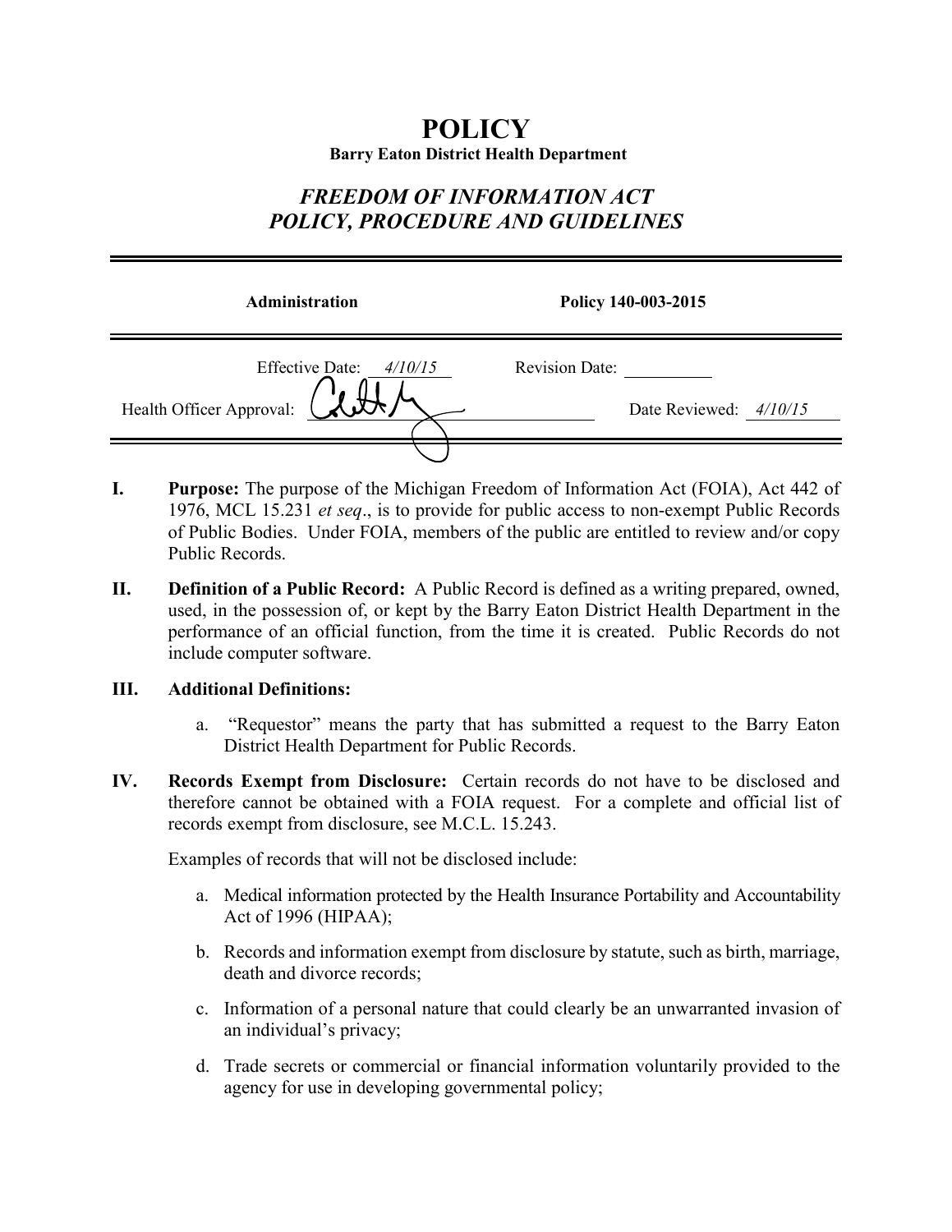- e. Pending public bids to enter contracts;
- f. Records subject to the attorney-client privilege;
- g. Records subject to the physician-patient privilege;
- h. Medical counseling or psychological facts which would reveal an individual's identity;
- i. Social security numbers;
- j. Appraisals of real property to be acquired by a Barry Eaton District Health Department;

If a Public Record contains both exempt and non-exempt material, the Barry Eaton District Health Department must separate the exempt from the non-exempt material. When a portion of a document is designated exempt, the Barry Eaton District Health Department must generally describe the material exempted to the best of its ability unless the description would reveal the contents of the exempt information.

# **V. Requests for Public Records:**

- a. All requests must be in writing and should be addressed to the FOIA coordinator.
- b. Receipt date of electronic requests: FOIA requests sent by fax, email or other electronic method are not deemed to be received by the Barry Eaton District Health Department until one (1) business day after transmission. In the event a FOIA request by email is sent to the SPAM filter or junk-mail folder, it will not be deemed received until one (1) day after the Barry Eaton District Health Department becomes aware of the message. The Barry Eaton District Health Department must keep a record of the date a written request is delivered to its SPAM or junk-mail and the date it is discovered.
- c. The request must provide a description of the record being requested. Reasonable efforts must be made to ascertain what Public Records are being requested.
- d. Requestors may request documents on non-paper physical media, email, or other electronic format. The public entity does not have to comply with the request for non-paper media if it lacks the technology to do so.

# **VI. Responding to a Request:**

- a. A written response is required for all requests within five (5) business days from the date of receipt. The response must do one of the following:
	- i. Grant the request;
	- ii. Deny the request;
	- iii. Grant the request in part, and deny the request in part; or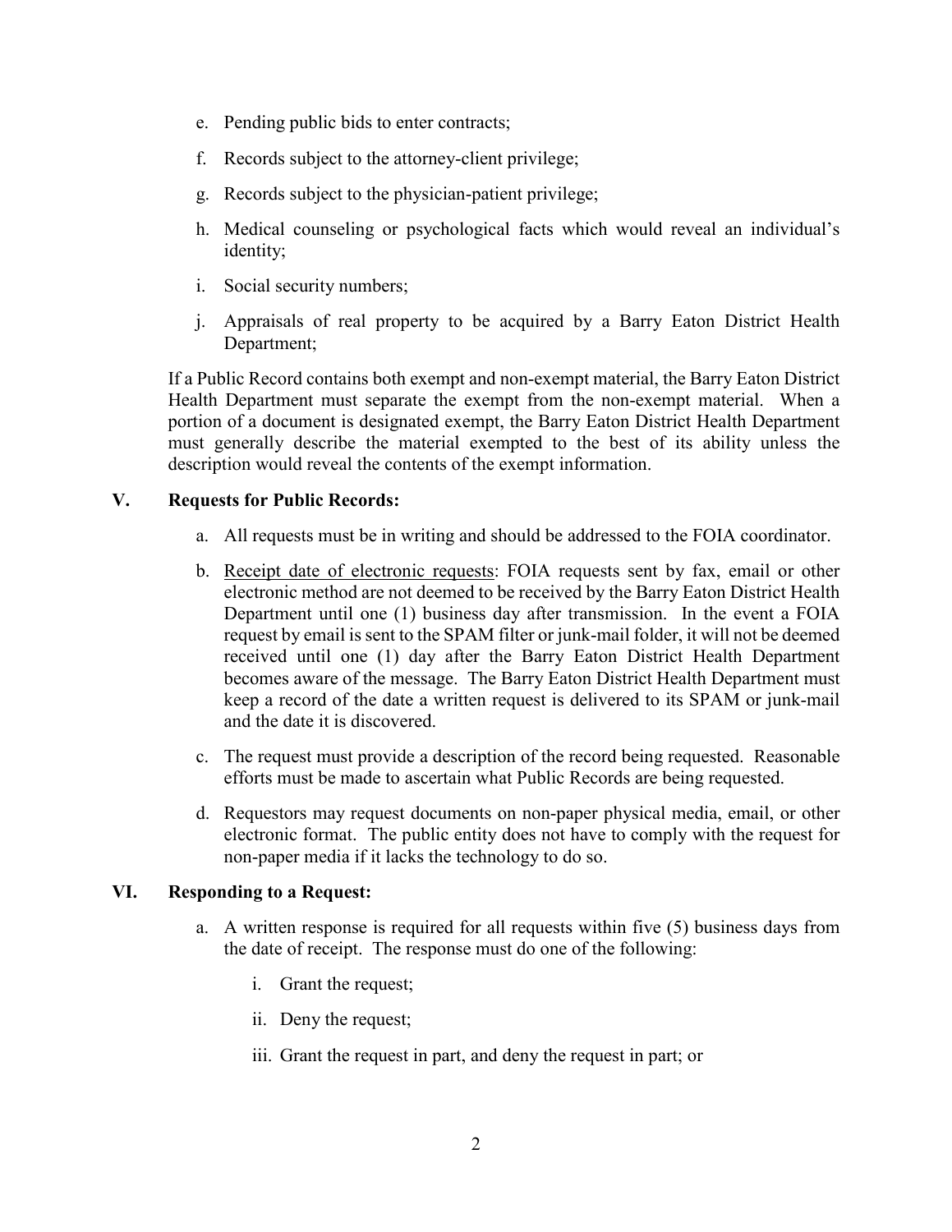- iv. Issue a written notice extending the time for response to the request by not more than ten (10) business days. Only one (1) extension per request is allowed.
	- 1. Extension notices must specify:
		- A. The reason for the extension; and
		- B. Date by which the Barry Eaton District Health Department will respond.
- b. Requestors must be allowed a reasonable opportunity for inspection of the records during usual business hours or copies must be supplied.
- c. A copy of all requests must be kept on file for one (1) year.

### **VII. FOIA Request Fees:**

- a. Mailing Costs: Limited to actual costs of the most economical manner of shipping. No charges for expediting or insurance are permitted unless specifically agreed to, in writing, by the Requestor.
- b. Copy Costs: Limited to actual cost of duplication, not including labor. The most economical means must be used, including double-sided copies, if available. The fee itemization form must state the price per sheet and total cost. Each  $8\frac{1}{2}$ " x 11" or  $8\frac{1}{2}$ " x 14" sheet of paper costs \$0.10.
- c. Labor Costs:
	- i. Cost for Searching, Locating and Examining Records:
		- 1. Limited to costs directly associated with searching for, locating and examining records in order to respond to a request;
		- 2. Fees must be charged in increments of 15 minutes, with partial increments rounded down;
		- 3. Max hourly wage: Wage of the lowest-paid employee at the Barry Eaton District Health Department capable of searching, locating, and examining Public Records, regardless of whether that person is available or actually performs the work.
	- ii. Cost for Reviewing, Separating, and Deleting Exempt Information:
		- 1. Fees must be charged in increments of 15 minutes, with partial increments rounded down;
		- 2. The cost of redacting documents may not be charged if the Barry Eaton District Health Department has previously redacted the same Public Record and the redacted version is still in the Barry Eaton District Health Department's possession;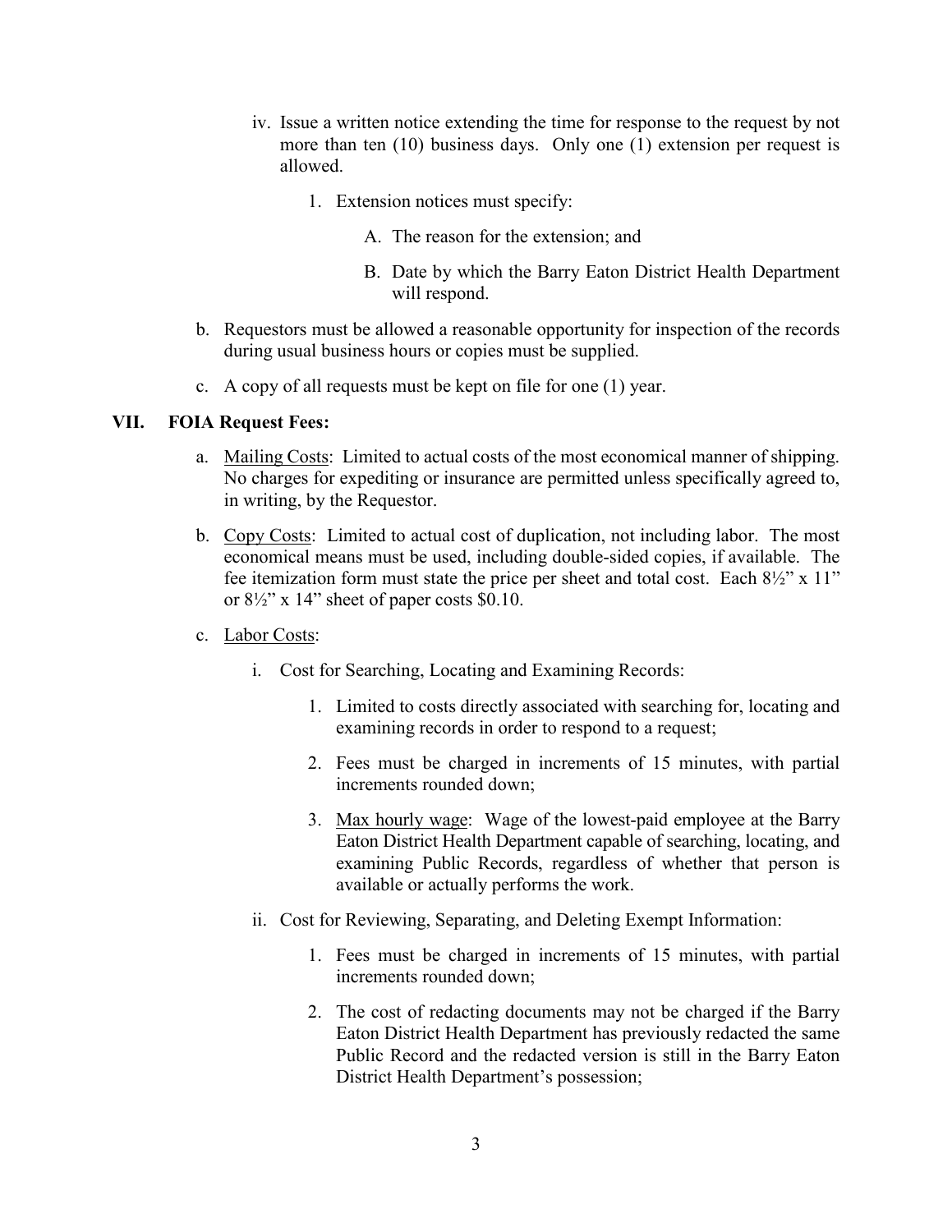- 3. Max hourly wage: Wage of lowest-paid employee at the Barry Eaton District Health Department capable of reviewing, separating, and deleting exempt information, regardless of whether that person is available or actually performs the work;
- 4. Contract labor may be used for this purpose. The fee for contract labor is calculated the same way as employee labor and may not exceed the wage of the lowest-paid employee of the Barry Eaton District Health Department capable of reviewing, separating, and deleting exempt information. The name of the contract person or firm must be stated on the fee itemization form.
	- A. Total labor costs for contract labor may not exceed 6 times the state minimum hourly wage determined under section 4 of the Workforce Opportunity Wage Act, MCL 408.411 *et seq*.
- iii. Cost for Duplication or Publication:
	- 1. Includes making paper and non-paper copies;
	- 2. Fees must be charged in increments of \$0.50, with partial increments rounded down;
	- 3. Max hourly wage: Wage of lowest-paid employee of the Barry Eaton District Health Department capable of duplication or publication, regardless of whether that person is available or actually performs the work.
- iv. Cost for Fringe Benefits:
	- 1. A multiplier of 50% [may be added to labor costs for searching, locating, examining, reviewing, separating, deleting exempt information, duplication and publication;
	- 2. A line item clearly noting the percentage must be stated on the fee itemization form;
	- 3. The Barry Eaton District Health Department may not charge more than the actual cost of the fringe benefits;
	- 4. Overtime wages shall not be used in calculating the cost of fringe benefits.
- v. Overtime:
	- 1. Overtime may not be used in the calculation of labor costs unless specifically agreed to, in writing, by the Requestor.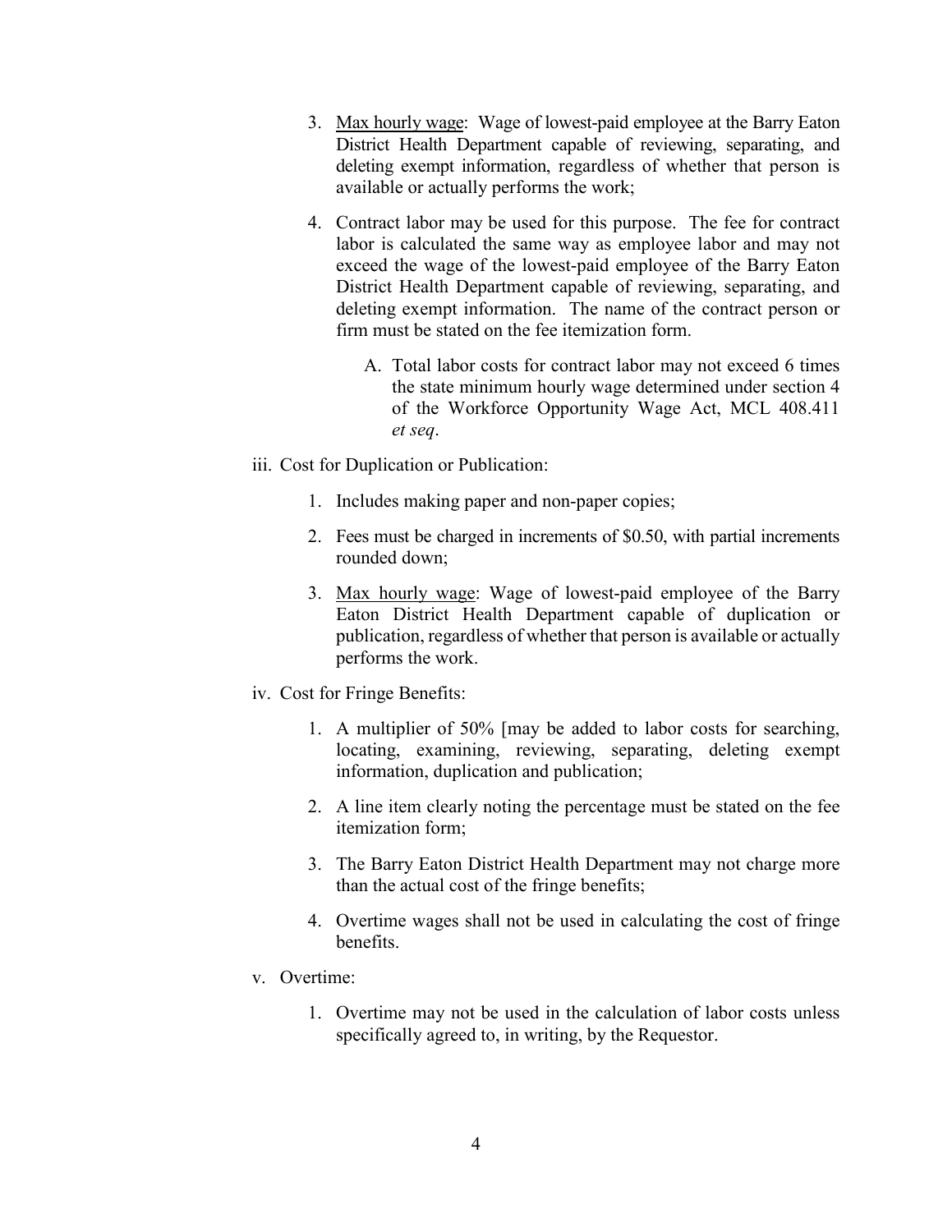- d. Costs of Non-Paper Records:
	- i. Costs are limited to the actual and most reasonable cost of computer discs, tapes, or other digital or similar media.
- e. This fee structure does not apply to Public Records prepared under an act or statute specifically authorizing the sale of those Public Records to the public, or if the amount of the fee for providing a copy of the Public Record is otherwise specifically provided for by law.

# **VIII. Guidelines and Procedure for Requiring a Deposit:**

- a. A deposit may be required if the estimated fee for requested records will exceed \$50.00. The deposit may not exceed one-half  $(\frac{1}{2})$  of the total fee estimate. Any request for a deposit must include a detailed itemization of the estimated fee. The response must also contain a good-faith non-binding estimate of the amount of time it will take the Barry Eaton District Health Department to comply with the request.
- b. If a Requestor has failed to fully pay for a previous request, the Barry Eaton District Health Department may require a 100% deposit for a later request if **all** the following apply:
	- i. The final fee for the prior written request was not more than 105% of the estimate;
	- ii. The Public Records requested were made available, contained the information being sought, and are still in the Barry Eaton District Health Department's possession;
	- iii. The Barry Eaton District Health Department answered in the required timeframe;
	- iv. Ninety (90) days have passed since the Barry Eaton District Health Department notified the individual in writing that the Public Records were available for pick-up or mailing;
	- v. The Requestor is unable to show proof of payment; and
	- vi. The Barry Eaton District Health Department has calculated a detailed itemization that is the basis for the current request.
- c. The Barry Eaton District Health Department may not require a 100% deposit as above in subsection (b) if the Requestor:
	- i. Produces proof of payment; or
	- ii. Pays in full for the prior request; or
	- iii. Three hundred sixty-five (365) days have passed since the Requestor made the request that was not paid for.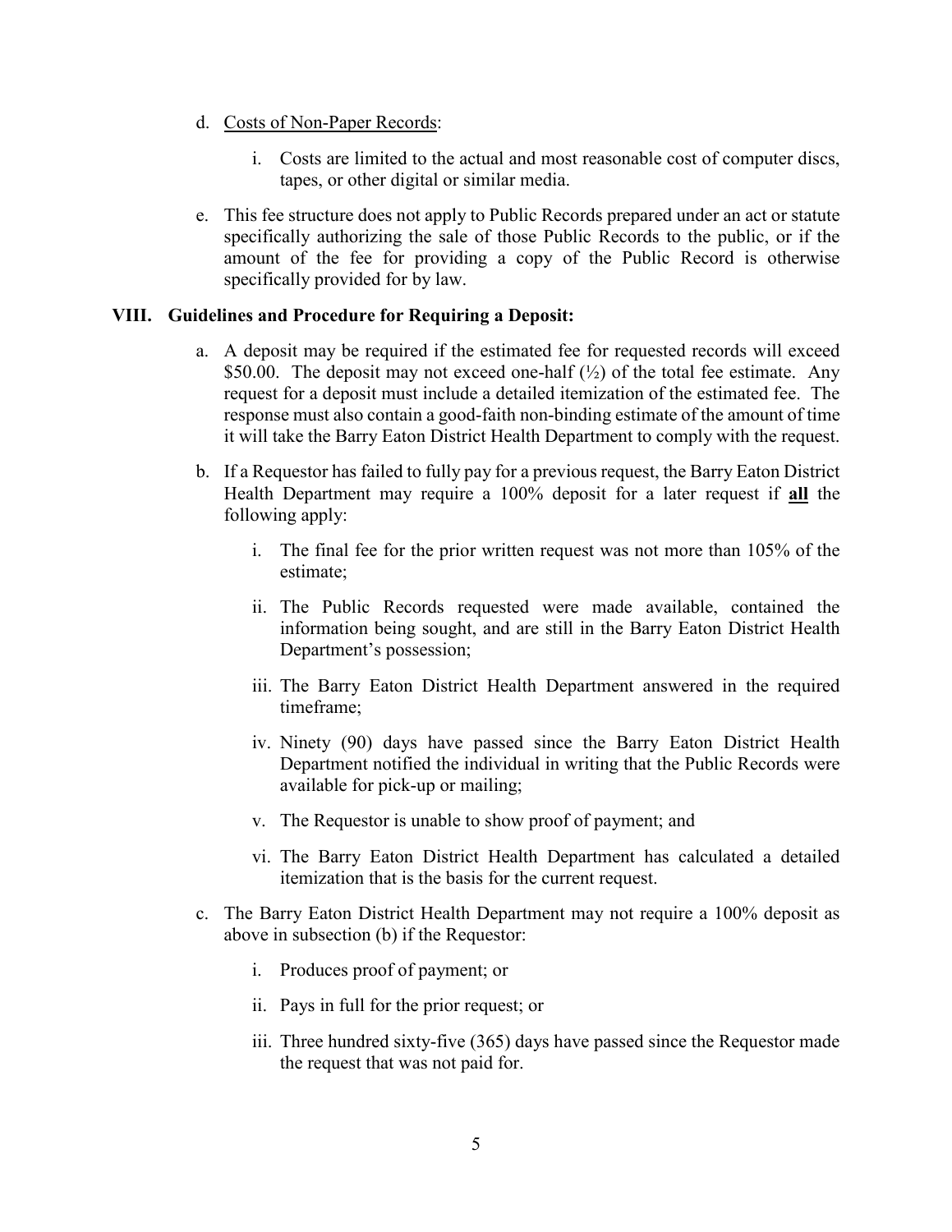# **IX. Discounts with Proof of Indigence:**

- a. A person requesting Public Records may have the first \$20.00 of fees waived if he/she produces an affidavit stating:
	- i. He/She is indigent and receiving public assistance; or
	- ii. He/She is indigent and stating facts showing an inability to pay costs due to indigency.
- b. Discounts must be fully noted on the fee itemization form.
- c. A Requestor may be ineligible for a discount if:
	- i. The Requestor previously received discounted copies of Public Records from the Barry Eaton District Health Department two (2) times during the calendar year; or
	- ii. The Requestor requests documents in conjunction with another party that is not indigent. A written statement attesting that the request is not in conjunction with another party may be required by the Barry Eaton District Health Department.
- d. If a request for indigency discount is denied, the reason must be specifically stated in the written response to the FOIA request.

# **X. Process for Denying a Request:**

- a. All responses to a request must be in writing. A denial must contain:
	- i. Information to explain the denial:
		- 1. An explanation with reference to the section of FOIA or other statute that supports the denial, if that is the basis for the denial;
		- 2. A certificate that the Public Record does not exist under the name given by the Requestor or any other name reasonably known by the Barry Eaton District Health Department; or
		- 3. A description of a Public Record or information on a Public Record that is separated or deleted, pursuant to FOIA.
	- ii. A full explanation of the Requestor's rights to file a written appeal to the Barry Eaton District Health Department or seek judicial review.
	- iii. Notice of the Requestor's right to receive attorneys' fees and damages if a court determines that the Barry Eaton District Health Department has not complied with FOIA and orders disclosure of all or part of a Public Record;
	- iv. Be signed by the FOIA coordinator.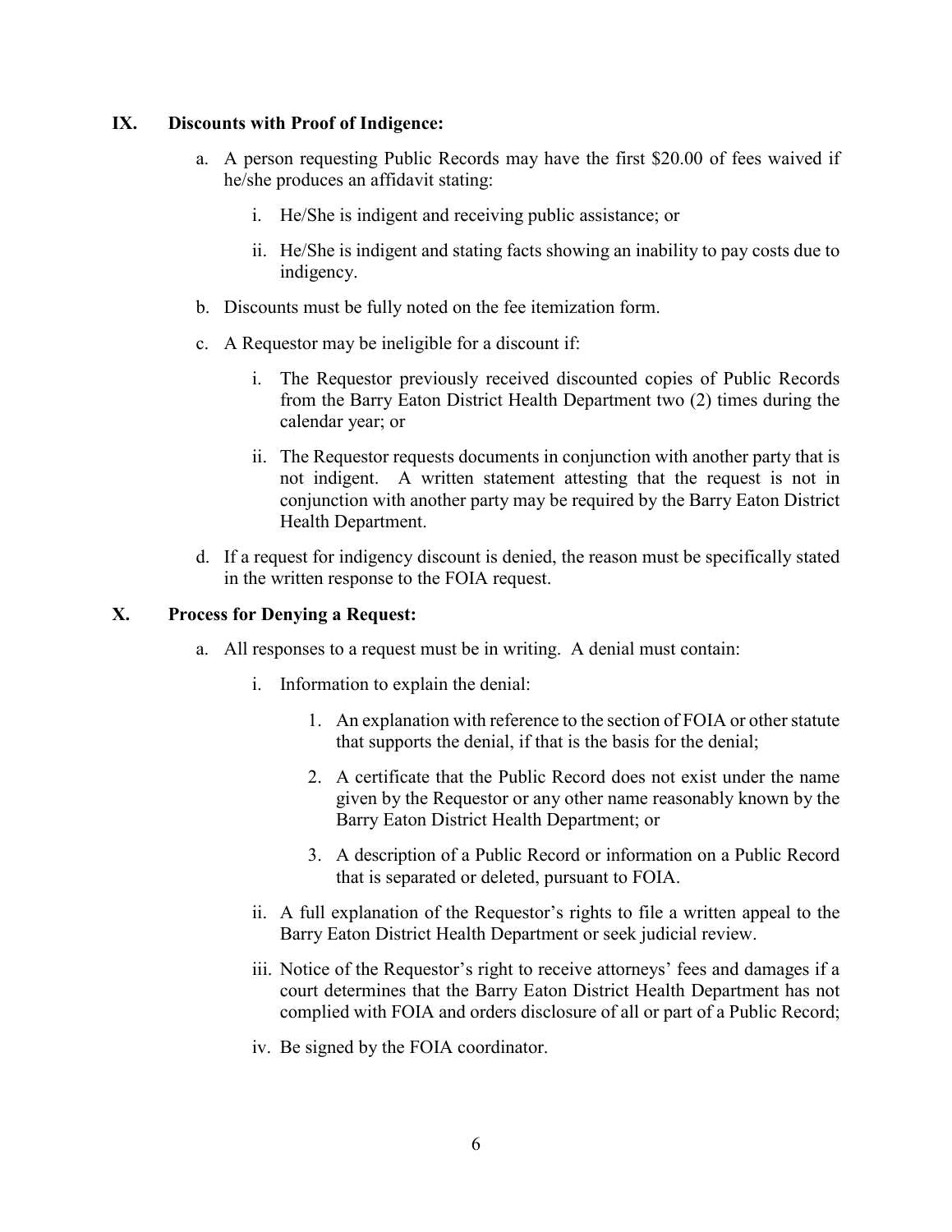# **XI. Failure to Timely Respond to a Request:**

- a. If a request is not timely answered and:
	- i. the failure to answer is willful and intentional, or
	- ii. the request conveys in the first 250 words that it is a FOIA request (using the words, characters, or abbreviation "freedom of information," "information," "FOIA," "copy" or other appropriate reference). The reference could be on the front of an envelope, email subject line, letter, facsimile cover, etc.

Then:

- b. Labor costs must be reduced by 5% for each day the response exceeds the time limit for answering, up to 50%. Charge reductions must be fully noted on the fee itemization form.
- c. A failure to respond to a request will be deemed a denial of the request if either of the above criteria are responsible for the failure to respond.

# **XII. Process for Appealing the Denial of a Request:**

- a. Appeals to the Health Officer of Barry Eaton District Health Department:
	- i. If a person seeks appeal for the denial of a request for Public Records from the public entity:
		- 1. All appeals must specifically state the word "appeal"; and
		- 2. Identify the reason why the denial should be reversed; and
		- 3. Appeals must be sent to the Health Officer of Barry Eaton District Health Department.
	- ii. Within ten (10) days after receiving a written appeal, the Health Officer of Barry Eaton District Health Department must:
		- 1. Reverse the disclosure denial;
		- 2. Issue a written notice upholding the denial; or
		- 3. Reverse the denial in part and uphold the denial in part.
	- iii. Under "unusual circumstances," the Barry Eaton District Health Department may issue a notice extending the period for a response to the appeal by not more than ten (10) business days. Only one (1) extension may be issued.
		- 1. "Unusual circumstances" means: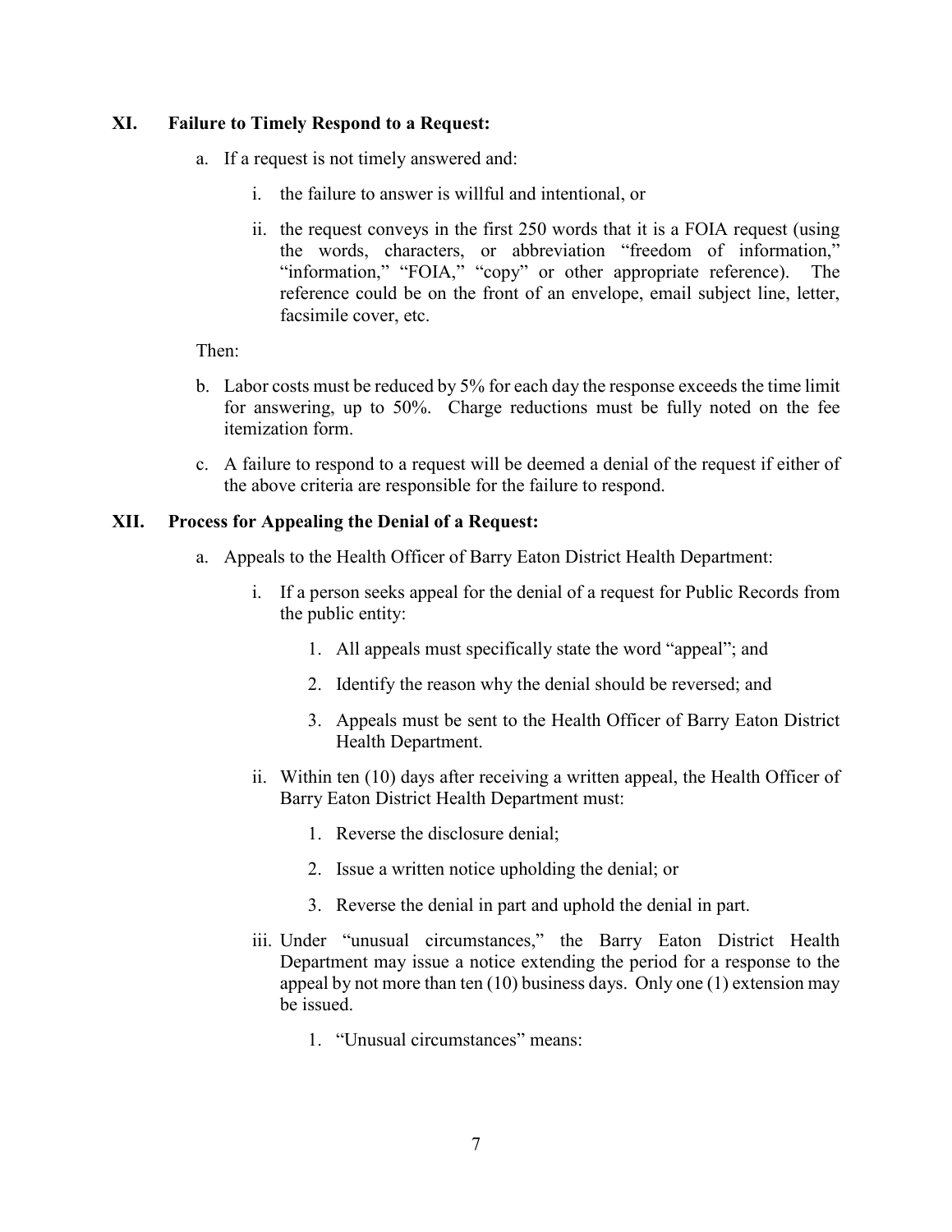- A. There is a need to search for, collect, or appropriately examine or review a voluminous amount of separate and distinct Public Records pursuant to a single request; or
- B. The need to collect the requested Public Records from numerous filed offices, facilities, or other establishments which are located apart from the particular office receiving and processing the request.
- iv. If the Health Officer of Barry Eaton District Health Department fails to respond to the appeal or denies the appeal, the Requestor may seek judicial review.
- b. Judicial Appeals:
	- i. Civil actions can be commenced in the circuit court for the county where the Public Record or office of the Barry Eaton District Health Department to sustain the denial is located.
	- ii. Appeals must be filed within one hundred eighty (180) days after the date of the denial.
	- iii. If the requesting party prevails, the court must award reasonable attorneys' fees, costs and disbursements. If the Barry Eaton District Health Department prevails, the court may, in its discretion, award all or part of its reasonable attorneys' fees, costs and disbursements.

#### **XIII. Process for Appealing Fees:**

- a. If a Requestor believes he/she has been charged a fee that is larger than that allowed by FOIA, he/she must first seek an appeal from the Health Officer of Barry Eaton District Health Department.
- b. Appeals to the Health Officer of Barry Eaton District Health Department:
	- i. Appeals must:
		- 1. Be in writing;
		- 2. State the word "appeal";
		- 3. Identify how the required fee exceeds the amount permitted by FOIA;
		- 4. Be addressed to the Health Officer of Barry Eaton District Health Department.
	- ii. Within ten (10) business days after receiving a written appeal, the Health Officer of Barry Eaton District Health Department must:
		- 1. Waive the fee;